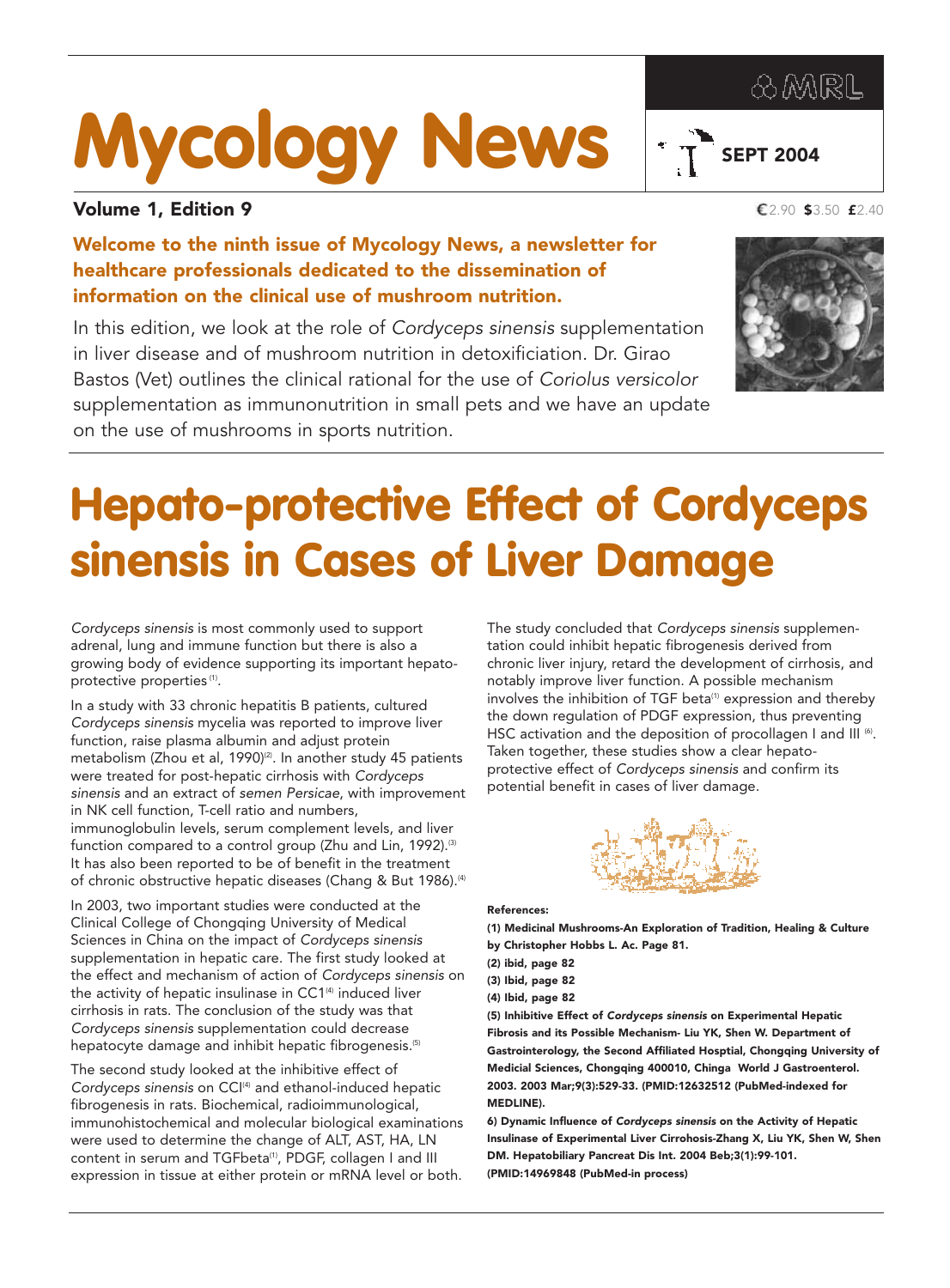## **Cordyceps sinensis Supplementation as Immunonutrition in Alcohol Induced Liver Steatosis-II**

by Dr. Celia Santos, Centro Regional de Alcoologia de Lisboa (CRAL), Hospital de Julio de Matos, Avenida do Brasil 53 , Lisbon, Portugal 1749-002. Fax: 351-21-555-124.

## **Introduction:**

Immune deregulation is a component of the pathogenesis of liver disease. Conversely drugs that affect immune function may be beneficial in treating these diseases. However, in the absence of cost-effective drugs, there is a set of nutrition based approaches that have been used to improve the immune function in patients with liver disease.

For instance, in alcohol-induced liver disease there is an overproduction of pro-inflammatory cytokines such as TNF by peripheral blood monocytes and resident hepatic Kupffer cells (1).

Dietary supplementation by polyamines or by S-adenosylmethionine (SAMe), has been termed "immunonutrition", and has been postulated to improve gut or systemic defenses to infection and injury<sup>(2)</sup>. Patients with alcoholinduced liver diseases have decreased SAMe levels, which may predispose them to mitochondrial glutathione depletion and dysfunction. Intravenous SAMe administration to individuals with alcohol-induced liver disease was reported to improve methionine clearance and liver function in four patients to date<sup>(3)</sup>.

Mushroom nutrition in the form of *Cordyceps sinensis* supplementation is also gaining ground as immunonutrition for patients with alcohol-induced liver steatosis and this paper presents information on the use of *Cordyceps sinensis* supplementation in fourteen<sup>(14)</sup> patients with alcohol-induced liver steatosis.

## **Background on Alcohol Induced Liver Steatosis:**

Alcohol induced liver steatosis is macrovascular steatosis rather than microvascular steatosis. (i.e. Reye's Syndrome)<sup>(4)</sup>. Equally as important as hepatocyte injury from prolonged alcohol use is the remarkable predilection for collagen formation seen in alcoholic liver disease. Transformation of fat-storing parasinusoidal Ito cells into myofibroblasts with chronic alcohol exposure is an important line of current research.(5)

In 1985, Tsukamoto et al. reported a rat model of intragastric ethanol infusion capable of producing hepatocyte necrosis, inflammation, and fibrosis in addition to steatosis<sup>(6)</sup>

In most acute hepatocellular disorders, the alanine aminotransferase (ALT or serum glutamic pyruvic transaminase (SGOPT) level is higher than or equal to the aspartate aminotransferase (AST or serum glutamic oxaloacetic transaminase (SGOT)<sup>(7)</sup>. Gamma glutamyl

transpeptides may be disproportionately elevated in the sera of patients who abuse alcohol, even in the absence of obvious liver cell injury.(8)

The presence of a disproportionately elevated serum gamma glutamyl transpetidase (GGPT) and an AST/ALT ratio greater than 2:1 should alert the physician to the possibility of alcoholic liver disease<sup>(9)</sup>. Patients with alcoholic fatty liver have virtually normal hepatic tests except for mild transient increases in serum aspartate transaminase (AST) and gamma glutamyl transpeptidase (GGTP). The ratio of serum mitochondrial AST to total AST is often abnormally increased. Raised serum urate, lactate, or triglycerides may be present as clues to alcoholic causes of liver enlargement.<sup>(10)</sup>

## **Background on Cordyceps sinensis:**

The pharmacologically active components of *Cordyceps sinensis* are still unresolved. Cordycepin and cordycepic acid have been proposed as important active constituents (Pegler et al, 1994; Zhu et al, 1998), and it is now believed that cordycepic acid is, in fact, d-mannitol, and that cordycepin is 3'-deoxyadenosine (Zhu et al, 1998a).

It seems unlikely however that either, or both, of these simple compounds could be responsible for the varied and complex reported physiological actions of *Cordyceps sinensis*. (Kiho et al 1986, 1993, 1996, 1999) have conducted a series of experiments in which they have extracted a number of polysaccharides from *Cordyceps sinensis*, which they have been reported to exhibit hypoglycaemic effects in normal and diabetic mice.

In 2003, based on rat studies, researchers at the Chongqing University of Medical Sciences concluded that *Cordyceps sinensis* could inhibit hepatic fibrogenesis derived from chronic liver injury, retard the development of cirrhosis, and notably improve liver function. In 2004, other researchers at Chongqing University of Medical Sciences concluded that *Cordyceps sinensis* may decrease hepatocyte damage by  $CC14$ , and inhibit hepatic fibrogenesis $(12)$ .

## **Safety and Toxicity of Cordyceps sinensis**

There is abundant animal based literature to show that *Cordyceps sinensis* is a very safe product (Huang et al, 1987; Lin et al, 1999, Wang & Zhao, 1987; Zhu et al, 1998b, Manabe et al, 2000).

There have been very few reports of adverse reactions to *Cordyceps sinensis* in humans and it is freely available to the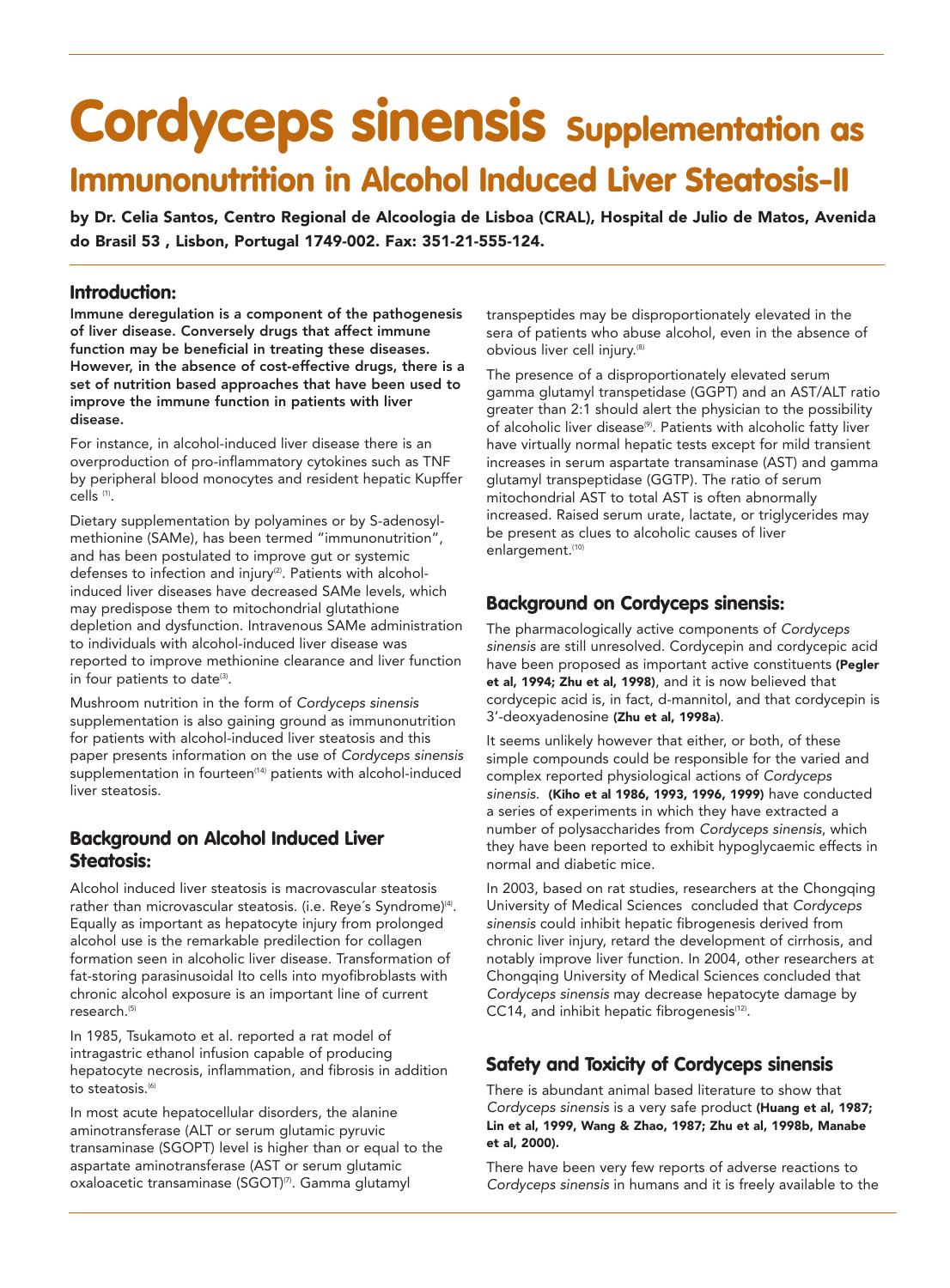general public as a dietary supplement. The recommended daily dose of *Cordyceps sinensis* for ingestion in adults is most commonly 1 g, 3 times a day (China-guide, 2000).

There have been only two reports of adverse effects of supplementation in humans (Shao et al, 1990; Xu, 1992), which were reports of nausea, dry mouth and stomach discomfort.

### **Aim of Study**

There is no known treatment for alcoholic fatty liver beyond alcohol withdrawal and a nutritious diet. The key clinical objective was to assess the efficacy of non-fractionalized *Cordyceps sinensis* supplementation (3 grams per day), over 90 days, in reducing the following liver enzyme levels in fourteen (14) patients with alcohol induced liver steatosis over 20 days and 90 days.

1) Aspartate Aminotransferase (AST) or Serum Glutamic Oxaloacetic Transaminase (SGOT)

2) Alanine Aminotransferase (ALT) or Serum Glutamic Pyruvic Transaminase (SGPT)

3) Gamma Glutamyl Transpetidase (GGT) 4) Phosphatase (alkaline) (PA) The normal ranges for these enzyme levels should be: AST-0-35 IU/L ALT-5-35 IU/L GGT-very variable

### **Supplementation Schedule:**

The supplementation level used was 3 grams of *Cordyceps sinensis* (non-extracted) taken in tablet form (500 mg) 3 tablets per day (1.5 gram) in the morning (30 minutes prior to breakfast) and 3 tablets per day (1.5 grams) in the evening (30 minutes prior to dinner). The supplementation period was 90 days, with measurements taken at day 0, day 20 and day 90.\*

## **General Observations on Sample Size**

Of the fourteen (14) patients, three (3) were women (average age 45 years) and eleven (11) were men (average age 41 years).

# **Effect of Aqueous Extract of Cordyceps sinensis on HepG2 Liver Cancer Cells**

by Dr. Chris Newton (PhD), Cytogenex Ltd, 121 Westbourne Avenue, Kingston-upon-Hull, East Yorkshire. HU5 3HU. Dr. Newton is a Senior Fellow, University of Hull School of Medicine and Senior Visiting Fellow, Max-Planck Institute, Munich.

In 2003 Cytogenex Laboratories was requested by Mycology Research Laboratories Ltd. to determine whether *Cordyceps sinensis* (biomass form) had any significant toxicity when tested with a standard toxicity screen. A system was developed by Cytogenex Laboratories based on the liver cell line, HepG2. Five concentrations of *Cordyceps sinensis* aqueous extract were prepared (aliquots of 50, 25,12.5, 6 and 3µl; 10mg/ml - 0.6mg/ml final concentrations) and added to the HepG2 cell line. The cells were monitored daily over a 5 day period for signs of cell death.

No obvious response was apparent from microscopic observations in the initial 48 hours. Over the subsequent 72 hour period, it was clear that the cells in the presence of higher doses of Cordyceps extracts (25 and 50 µl) grew more slowly.

In a separate experiment, HepG2 cell lines were seeded into cultures plates and an aliquot (50µl) of *Cordyceps sinensis* was added.

After 48 hours, a range of  $H_2O_2$  doses (200 to 600  $\mu$ M) was added to the HepG2 cell lines in the presence of *Cordyceps sinensis* extract.

The results indicated that the *Cordyceps sinensis* extract partly blocked the H<sub>2</sub>O<sub>2</sub>-induced fall in viable cell numbers at the higher doses of oxidant.

Therefore, by the definition of cytotoxicity given by Cytogenex, the aqueous extract of *Cordyceps sinensis* was apparently devoid of toxicity in this and most probably, other cell systems.

#### For a complete report on this experiment, please contact Cytogenex at info@cytogenex.com

In addition to these studies to determine the safety of fungal biomass extracts, Cytogenex can offer a certification service where the identity of the product can be matched against a sample previously verified as authentic. This service uses a DNA fingerprinting technique. For further information with regard to services provided to address aspects of nutraceutical product quality and safety, please visit the web site at: www.cytogenex.com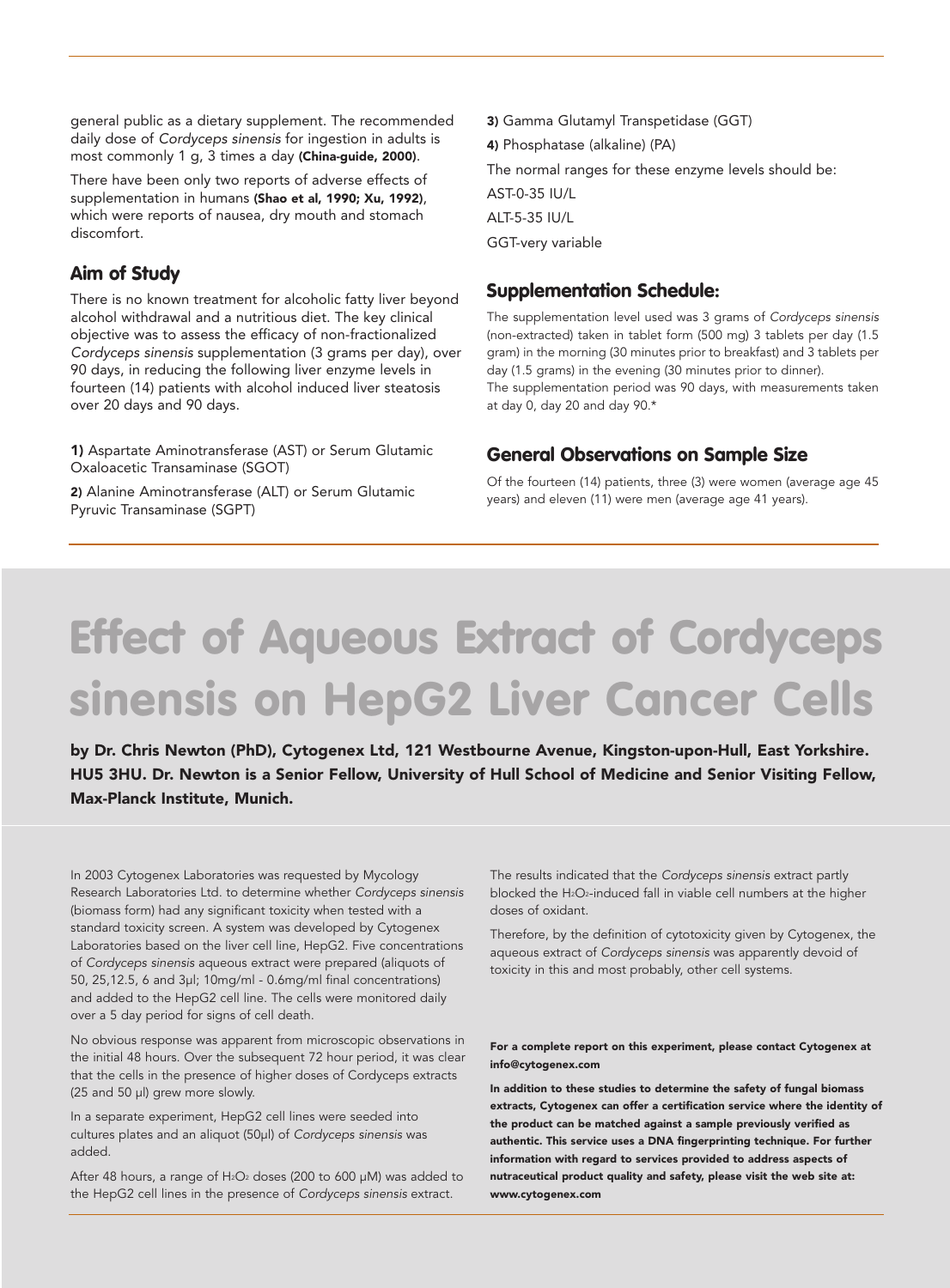## **I) Observations on Changes in Asparate Aminotransferase (AST) or Serum Glutamic Oxaloacetic Transaminase (SGOT) Levels over 20 days and 90 days**

The following Table I provides an overview of the decrease in AST (SGOT) levels with Cordyceps sinensis supplementation (3.0 grams per day) over 90 days.

| Day 0 vs<br>Day 0 vs<br>$\mathbf 0$<br>20<br>90<br><b>Day 20</b><br><b>Day 90</b><br>$\mathbf 0$<br>20<br>90<br>Day<br>Day<br>%<br>%<br>98<br>336<br>97<br>35<br>$-71%$<br>15<br>AST (A)<br>$-90%$<br>ALT (A)<br>74<br>AST (B)<br>118<br>15<br>19<br>$-87%$<br>$-84%$<br>224<br>48<br>40<br>ALT (B)<br>AST (C)<br>98<br>95<br>$-3%$<br>48<br>39<br>15<br>$-85%$<br>ALT (C)<br>40<br>229<br>52%<br>43<br>AST (D)<br>348<br>35<br>$-85%$<br>ALT (D)<br>324<br>58<br>448<br>75<br>$-50%$<br>$-83%$<br>37<br>AST (E)<br>224<br>ALT (E)<br>86<br>74<br>AST (F)<br>45<br>37<br>17<br>$-18%$<br>$-62%$<br>86<br>28<br>ALT(F)<br>30<br>448<br>54<br>$-49%$<br>$-88%$<br>AST (G)<br>228<br>45<br>ALT (G)<br>327<br>98<br>AST (H)<br>340<br>28<br>27<br>$-92%$<br>$-92%$<br>ALT (H)<br>348<br>95<br>47<br>AST (I)<br>45<br>37<br>35<br>$-18%$<br>$-22%$<br>42<br>40<br>40<br>ALT (I)<br>98<br>AST (J)<br>225<br>54<br>$-56%$<br>$-76%$<br>35<br>37<br>ALT (J)<br>328<br>58<br>30<br>29<br>$-48%$<br>35<br>30<br>AST (K)<br>$-50%$<br>ALT (K)<br>30<br>38<br>AST (L)<br>548<br>34<br>$-94%$<br>$-93%$<br>ALT (L)<br>344<br>48<br>45<br>45<br>34<br>37<br>$-24%$<br>$-18%$<br>AST (M)<br>48<br>29<br>ALT (M)<br>30<br>98<br>35<br>$-52%$<br>43<br>AST (N)<br>47<br>$-64%$<br>228<br>75<br>ALT (N)<br>$-611%$<br>$-992%$<br>Av<br>Av<br>$-43,6%$<br>$-70,8%$ | <b>TABLE I</b> |  |  |  |  |  |  |  | <b>TABLE II</b> |
|-------------------------------------------------------------------------------------------------------------------------------------------------------------------------------------------------------------------------------------------------------------------------------------------------------------------------------------------------------------------------------------------------------------------------------------------------------------------------------------------------------------------------------------------------------------------------------------------------------------------------------------------------------------------------------------------------------------------------------------------------------------------------------------------------------------------------------------------------------------------------------------------------------------------------------------------------------------------------------------------------------------------------------------------------------------------------------------------------------------------------------------------------------------------------------------------------------------------------------------------------------------------------------------------------------------------------------------------------|----------------|--|--|--|--|--|--|--|-----------------|
|                                                                                                                                                                                                                                                                                                                                                                                                                                                                                                                                                                                                                                                                                                                                                                                                                                                                                                                                                                                                                                                                                                                                                                                                                                                                                                                                                 |                |  |  |  |  |  |  |  |                 |
|                                                                                                                                                                                                                                                                                                                                                                                                                                                                                                                                                                                                                                                                                                                                                                                                                                                                                                                                                                                                                                                                                                                                                                                                                                                                                                                                                 |                |  |  |  |  |  |  |  |                 |
|                                                                                                                                                                                                                                                                                                                                                                                                                                                                                                                                                                                                                                                                                                                                                                                                                                                                                                                                                                                                                                                                                                                                                                                                                                                                                                                                                 |                |  |  |  |  |  |  |  |                 |
|                                                                                                                                                                                                                                                                                                                                                                                                                                                                                                                                                                                                                                                                                                                                                                                                                                                                                                                                                                                                                                                                                                                                                                                                                                                                                                                                                 |                |  |  |  |  |  |  |  |                 |
|                                                                                                                                                                                                                                                                                                                                                                                                                                                                                                                                                                                                                                                                                                                                                                                                                                                                                                                                                                                                                                                                                                                                                                                                                                                                                                                                                 |                |  |  |  |  |  |  |  |                 |
|                                                                                                                                                                                                                                                                                                                                                                                                                                                                                                                                                                                                                                                                                                                                                                                                                                                                                                                                                                                                                                                                                                                                                                                                                                                                                                                                                 |                |  |  |  |  |  |  |  |                 |
|                                                                                                                                                                                                                                                                                                                                                                                                                                                                                                                                                                                                                                                                                                                                                                                                                                                                                                                                                                                                                                                                                                                                                                                                                                                                                                                                                 |                |  |  |  |  |  |  |  |                 |
|                                                                                                                                                                                                                                                                                                                                                                                                                                                                                                                                                                                                                                                                                                                                                                                                                                                                                                                                                                                                                                                                                                                                                                                                                                                                                                                                                 |                |  |  |  |  |  |  |  |                 |
|                                                                                                                                                                                                                                                                                                                                                                                                                                                                                                                                                                                                                                                                                                                                                                                                                                                                                                                                                                                                                                                                                                                                                                                                                                                                                                                                                 |                |  |  |  |  |  |  |  |                 |
|                                                                                                                                                                                                                                                                                                                                                                                                                                                                                                                                                                                                                                                                                                                                                                                                                                                                                                                                                                                                                                                                                                                                                                                                                                                                                                                                                 |                |  |  |  |  |  |  |  |                 |
|                                                                                                                                                                                                                                                                                                                                                                                                                                                                                                                                                                                                                                                                                                                                                                                                                                                                                                                                                                                                                                                                                                                                                                                                                                                                                                                                                 |                |  |  |  |  |  |  |  |                 |
|                                                                                                                                                                                                                                                                                                                                                                                                                                                                                                                                                                                                                                                                                                                                                                                                                                                                                                                                                                                                                                                                                                                                                                                                                                                                                                                                                 |                |  |  |  |  |  |  |  |                 |
|                                                                                                                                                                                                                                                                                                                                                                                                                                                                                                                                                                                                                                                                                                                                                                                                                                                                                                                                                                                                                                                                                                                                                                                                                                                                                                                                                 |                |  |  |  |  |  |  |  |                 |
|                                                                                                                                                                                                                                                                                                                                                                                                                                                                                                                                                                                                                                                                                                                                                                                                                                                                                                                                                                                                                                                                                                                                                                                                                                                                                                                                                 |                |  |  |  |  |  |  |  |                 |
|                                                                                                                                                                                                                                                                                                                                                                                                                                                                                                                                                                                                                                                                                                                                                                                                                                                                                                                                                                                                                                                                                                                                                                                                                                                                                                                                                 |                |  |  |  |  |  |  |  |                 |
|                                                                                                                                                                                                                                                                                                                                                                                                                                                                                                                                                                                                                                                                                                                                                                                                                                                                                                                                                                                                                                                                                                                                                                                                                                                                                                                                                 |                |  |  |  |  |  |  |  |                 |
|                                                                                                                                                                                                                                                                                                                                                                                                                                                                                                                                                                                                                                                                                                                                                                                                                                                                                                                                                                                                                                                                                                                                                                                                                                                                                                                                                 |                |  |  |  |  |  |  |  |                 |
|                                                                                                                                                                                                                                                                                                                                                                                                                                                                                                                                                                                                                                                                                                                                                                                                                                                                                                                                                                                                                                                                                                                                                                                                                                                                                                                                                 |                |  |  |  |  |  |  |  |                 |
|                                                                                                                                                                                                                                                                                                                                                                                                                                                                                                                                                                                                                                                                                                                                                                                                                                                                                                                                                                                                                                                                                                                                                                                                                                                                                                                                                 |                |  |  |  |  |  |  |  |                 |

## **II) Observations on Changes in Alanine Aminotransferase (ALT) or Serum Glutamic Pyruvic Transaminase (SGPT ) Levels over 20 days and 90 days**

The following Table II provides an overview of the decrease in ALT (SGPT) levels with *Cordyceps sinensis* supplementation (3.0 grams per day) over 90 days.

| <b>TABLE II</b> |              |    |    |               |               |  |  |
|-----------------|--------------|----|----|---------------|---------------|--|--|
|                 |              |    |    | Day 0 vs      | Day 0 vs      |  |  |
| <b>Day</b>      | $\mathbf{o}$ | 20 | 90 | <b>Day 20</b> | <b>Day 90</b> |  |  |
|                 |              |    |    | %             | %             |  |  |
| ALT (A)         | 98           | 74 | 15 | $-24%$        | $-85%$        |  |  |
| ALT (B)         | 224          | 48 | 40 | $-79%$        | $-82%$        |  |  |
| ALT (C)         | 48           | 40 | 39 | $-17%$        | $-19%$        |  |  |
| ALT (D)         | 324          | 58 | 43 | $-82%$        | $-87%$        |  |  |
| ALT (E)         | 86           | 74 | 37 | $-14%$        | $-57%$        |  |  |
| ALT (F)         | 86           | 30 | 28 | $-65%$        | $-67%$        |  |  |
| ALT (G)         | 327          | 98 | 45 | $-70%$        | $-86%$        |  |  |
| ALT (H)         | 348          | 95 | 47 | $-73%$        | $-86%$        |  |  |
| ALT (I)         | 42           | 40 | 40 | $-5%$         | $-5%$         |  |  |
| ALT (J)         | 328          | 35 | 37 | $-89%$        | $-89%$        |  |  |
| ALT (K)         | 35           | 30 | 30 | $-14%$        | $-14%$        |  |  |
| ALT (L)         | 344          | 48 | 45 | $-86%$        | $-87%$        |  |  |
| ALT (M)         | 48           | 30 | 29 | $-38%$        | $-40%$        |  |  |
| ALT (N)         | 228          | 75 | 43 | $-67%$        | $-81%$        |  |  |
|                 |              |    |    | $-723%$       | $-885%$       |  |  |
|                 |              |    | Av | $-51,6%$      | $-63,2%$      |  |  |

After 20 days of Cordyceps sinensis supplementation at 3.0 grams per day, the average reduction in AST (SGOT) was 43,6%. After 90 days of supplementation the average reduction was 70,8%.

With ANOVA (analysis of variance) statistical analysis the difference for AST (SGOT) between the group at 0-20 days and at 0-90 days was p<0.001.

Using a one-way ANOVA for 3 correlated samples (zero time, 20 days and 90 days) gave an AST (SGOT), ANOV p value=0.00023 (Turkey HSD Test between 0 and 20 days, p<0.05, between 0 and 90 days, p<0.01.

After 20 days of *Cordyceps sinensis* supplementation at 3.0 grams per day the average reduction in ALT (SGPT) levels was 51.6%. After 90 days of supplementation the average reduction was 63.2%.

Using a one-way ANOVA for 3 correlated samples (zero time, 20 days and 90 days) gave an ALT (SGPT), ANOV p value <0.0001 (Turkey HSD Test between 0 and 20 days, p<0.01, between 0 and 90 days, p<0.01.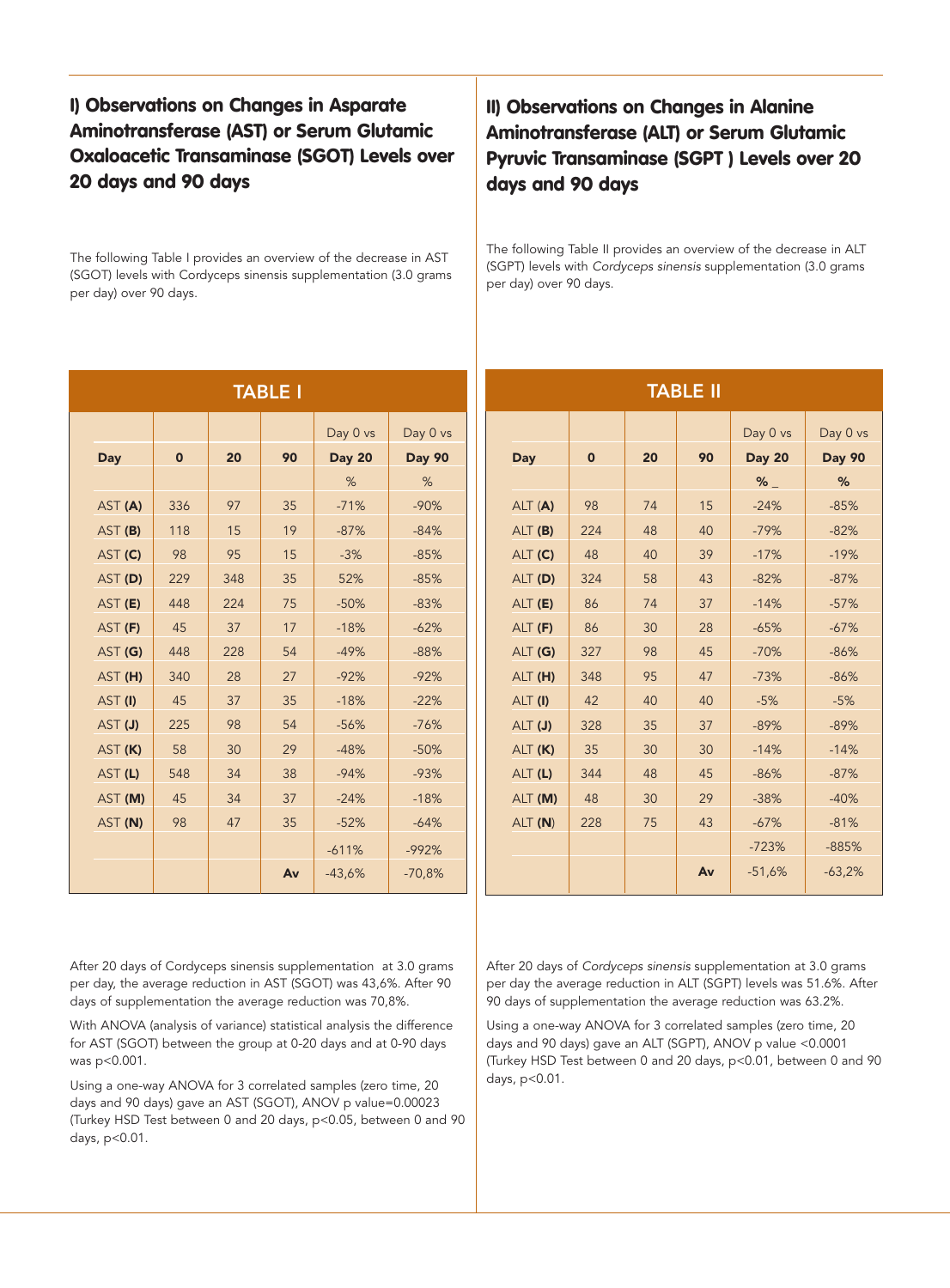## **(III) Observations on Gamma Glutamyl Transpetidase (GGT) levels over 20 days and 90 days**

The following Table III provides an overview of the decrease in Gamma Glutamyl Transpetidase (GGT) levels with *Cordyceps sinensis* supplementation (3.0 grams per day) over 90 days.

|         |             |     | <b>TABLE III</b> |               |               |               |             |     | <b>TABLE IV</b> |
|---------|-------------|-----|------------------|---------------|---------------|---------------|-------------|-----|-----------------|
|         |             |     |                  | Day 0 vs      | Day 0 vs      |               |             |     |                 |
| Day     | $\mathbf 0$ | 20  | 90               | <b>Day 20</b> | <b>Day 90</b> | Day           | $\mathbf 0$ | 20  | 90              |
|         |             |     |                  | %             | %             |               |             |     |                 |
| GGT (A) | 534         | 228 | 75               | $-57%$        | $-86%$        | PA (A)        | 115         | 98  | 97              |
| GGT (B) | 98          | 96  | 15               | $-2%$         | $-85%$        | PA(B)         | 224         | 111 | 98              |
| GGT (C) | 228         | 224 | 197              | $-2%$         | $-14%$        | PA (C)        | 117         | 115 | 120             |
| GGT (D) | 1124        | 445 | 97               | $-60%$        | $-91%$        | <b>PA (D)</b> | 75          | 72  | 74              |
| GGT (E) | 85          | 94  | 35               | 11%           | $-59%$        | PA (E)        | 117         | 117 | 95              |
| GGT (F) | 48          | 40  | 39               | $-17%$        | $-19%$        | PA(F)         | 98          | 100 | 102             |
| GGT (G) | 127         | 95  | 35               | $-25%$        | $-72%$        | PA (G)        | 154         | 117 | 110             |
| GGT (H) | 54          | 35  | 40               | $-35%$        | $-26%$        | PA (H)        | 115         | 117 | 111             |
| GGT(I)  | 37          | 35  | 34               | $-5%$         | $-8%$         | <b>PA(I)</b>  | 104         | 99  | 98              |
| GGT (J) | 548         | 223 | 48               | $-59%$        | $-91%$        | PA(J)         | 120         | 117 | 115             |
| GGT (K) | 224         | 48  | 34               | $-79%$        | $-85%$        | <b>PA (K)</b> | 115         | 117 | 109             |
| GGT (L) | 1144        | 527 | 35               | $-54%$        | $-97%$        | PA(L)         | 128         | 115 | 117             |
| GGT (M) | 224         | 37  | 36               | $-83%$        | $-84%$        | PA (M)        | 113         | 117 | 115             |
| GGT (N) | 228         | 75  | 43               | $-67%$        | $-81%$        | PA (N)        | 117         | 115 | 117             |
|         |             |     |                  | $-536%$       | $-898%$       |               |             |     |                 |
|         |             |     | Av               | $-38,3%$      | $-64,1%$      |               |             |     | Av              |

## **(IV) Observations on Phosphatase Alkaline (PA) levels over 20 days and 90 days**

The following Table IV provides an overview of the decrease in Phosphatase alkaline (PA) levels with *Cordyceps sinensis* supplementation (3.0 grams per day) over 90 days.

| <b>TABLE IV</b> |             |     |     |               |               |  |
|-----------------|-------------|-----|-----|---------------|---------------|--|
|                 |             |     |     | Day 0 vs      | Day 0 vs      |  |
| <b>Day</b>      | $\mathbf 0$ | 20  | 90  | <b>Day 20</b> | <b>Day 90</b> |  |
|                 |             |     |     | %             | %             |  |
| PA (A)          | 115         | 98  | 97  | $-15%$        | $-16%$        |  |
| PA (B)          | 224         | 111 | 98  | $-50%$        | $-56%$        |  |
| <b>PA (C)</b>   | 117         | 115 | 120 | $-2%$         | 3%            |  |
| PA (D)          | 75          | 72  | 74  | $-4%$         | $-1%$         |  |
| <b>PA (E)</b>   | 117         | 117 | 95  | 0%            | $-19%$        |  |
| <b>PA (F)</b>   | 98          | 100 | 102 | 2%            | 4%            |  |
| <b>PA (G)</b>   | 154         | 117 | 110 | $-24%$        | $-29%$        |  |
| PA(H)           | 115         | 117 | 111 | 2%            | $-3%$         |  |
| <b>PA (I)</b>   | 104         | 99  | 98  | $-5%$         | $-6%$         |  |
| PA(J)           | 120         | 117 | 115 | $-3%$         | $-4%$         |  |
| PA (K)          | 115         | 117 | 109 | 2%            | $-5%$         |  |
| PA(L)           | 128         | 115 | 117 | $-10%$        | $-9%$         |  |
| PA (M)          | 113         | 117 | 115 | 4%            | 2%            |  |
| PA (N)          | 117         | 115 | 117 | $-2%$         | 0%            |  |
|                 |             |     |     | $-105%$       | $-139%$       |  |
|                 |             |     | Av  | 17,5%         | $-23,2%$      |  |

After 20 days of *Cordyceps sinensis* supplementation (3.0 grams per day) the average reduction in GGT was 38.3%. After 90 days supplementation the average reduction was 64.1%.

Using a one-way ANOVA for 3 correlated samples (zero time, 20 days and 90 days) gave a GGT, ANOVA p value=0.0018 (Turkey HSD Test between 0 and 20 days, p<0.05, between 0 and 90 days, p<0.01.

After 20 days of *Cordyceps sinensis* supplementation (3.0 grams per day) the average reduction in Phosphatase alkaline (PA) was 17,5%. After 90 days supplementation the average reduction was 23.2%.

There was no statistically significant difference in Alkaline Phosphate levels between groups.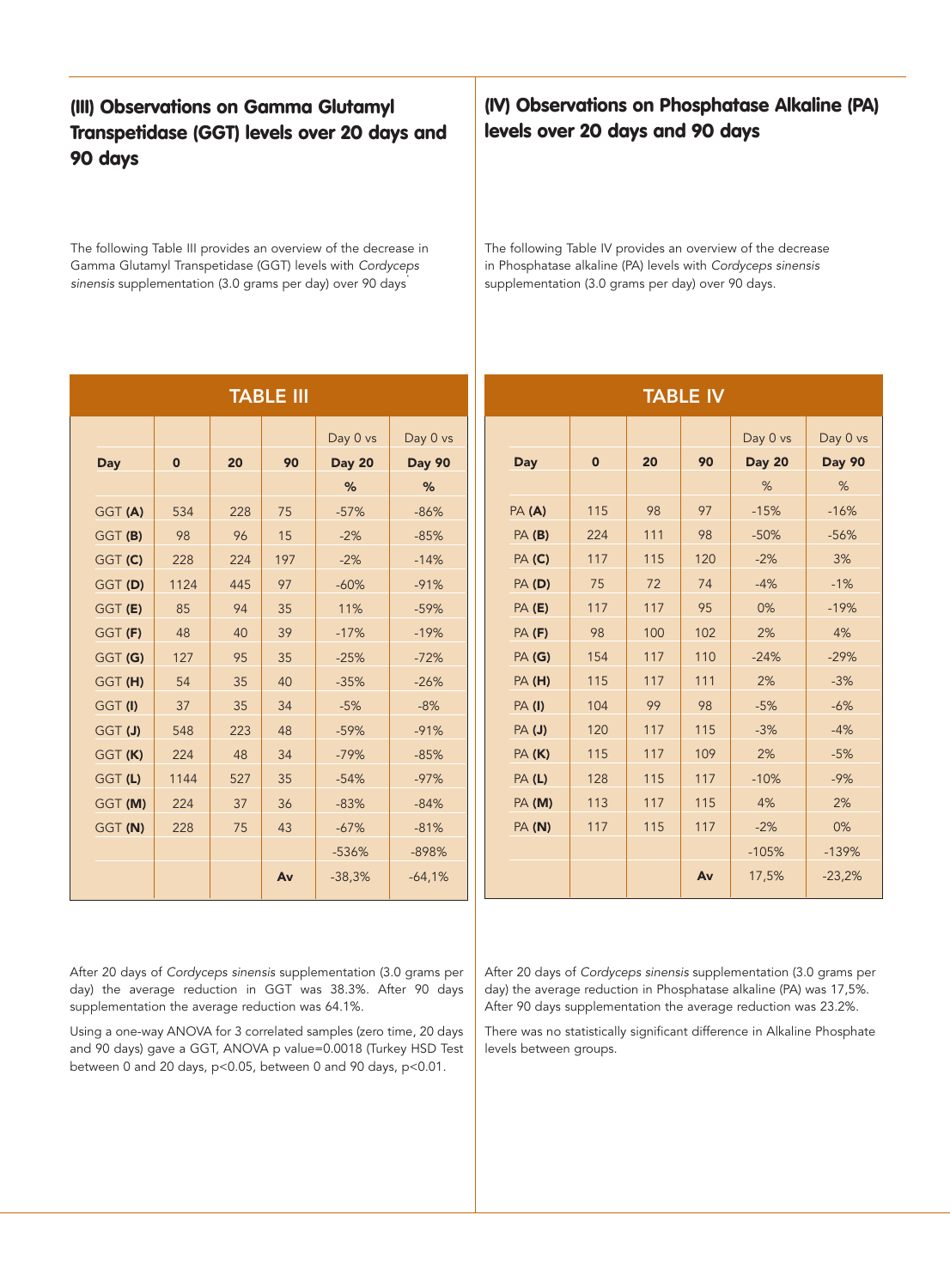### **Results:**

When provided Cordyceps sinensis supplementation of 3.0 grams per day, the change in liver enzyme levels in fourteen (14) patients with alcohol induced liver staetosis over 20 days and 90 days was significant.

| <b>Summary</b> | Day 0 vs      | Day 0 vs      |             |                 |                 |
|----------------|---------------|---------------|-------------|-----------------|-----------------|
|                | <b>Day 20</b> | <b>Day 90</b> |             | Turkey          | <b>Turkey</b>   |
|                | %             |               | % ANOVA     | <b>HSD Test</b> | <b>HSD Test</b> |
|                | 20 days       | 90 days       |             | 0 and 20 days   | 0 and 90 days   |
| 1 AST (SGOT)   | $-43,6%$      | $-70,8%$      | $p=0.00023$ | p < 0.05        | p < 0.01        |
| 2 ALT(SGPT)    | $-51,6%$      | $-63,2%$      | $p=0.0001$  | p < 0.01        | p < 0.01        |
| 3 GGT          | $-38,3%$      | $-64,1%$      | $p=0.0018$  | p < 0.05        | p < 0.01        |

### **The summary results are provided in Table V:**

### **Conclusion**

When compared to the normal procedure of "abstinence", Cordyceps supplementation as immunonutrition demonstrates a significant reduction in liver enzyme levels within 20 days, while under "abstinence", a reduction in liver enzymes is usually detected only after 45 days. Given that *Cordyceps sinensis* supplementation costs between 655.00 to 670,00 (£43.47-46.81, \$79.81-85.95) per month, the daily cost of immunutrition would be 2.17 to 2.35 (£1.45-1.56, \$2.66-2.87) per day.

*Cordyceps sinensis* supplementation as immunonutrition in patients with alcohol induced liver steatosis offers the clinician a cost effective option for such cases.

#### References:

1) Chawla, R, Watson W, Eastin C, Lee S, Schmidt J. McClain CJ, S-adenosylmehioniene (adomet) deficiency and tumor necrosis factor (TNF)

in lipopolysaccharide (LPS) induced hepatic injury Am J Physiol 1998;275:G125-G129.

2) Grimble RF, Grimble GK. Immunonutrition:role of sulfur amino acids, related amonio acids and polyamines. Nutrition 1998;14:605-610.

3) McClain CJ. Alcoholic liver disease and CAM. Complementary and Alternative Medicine 1999; Submitted abstract. p59.

4) Chapter 58 "Drug and Toxin Induced Liver Disease" by Hyman J. Zimmerman Internal Medicine Mosby 1994. Page 606

5) Chapter 59 "Alcoholic Liver Disease" by Telfer B. Reynolds and Gary C. Kanel Internal Medicine Mosby 1994 page 611.

6) Ibid page 611

7) Chapter 53 "Evaluation of Hepatobilitary Diseases" by Marshall Kaplan Internal Medicine Mosby 1994 page 547

8) Ibid, page 547

9) Ibid, page 547

10) I Chapter 59 "Alcoholic Liver Disease" by Telfer B. Reynolds and Gary C. Kanel Internal Medicine Mosby 1994 page 611.

11) Inhibitive Effect of Cordyceps sinensis on Experimental Hepatic Fibrosis and its Possible Mechanism- Liu YK, Shen W. Department of Gastrointerology, the Second Affiliated Hosptial, Chongqing University of Medicial Sciences, Chongqing 400010, Chinga World J Gastroenterol. 2003. 2003 Mar;9(3):529-33. (PMID:12632512 (PubMed-indexed for MEDLINE).

12) Dynamica Influence of Cordyceps sinensis on the Activity of Hepatic Insulinase of Experiemental Liver Cirrhosis-Zhang X, Liu YK, Shen W, Shen DM. Hepatobiliary Pancreat Dis Int. 2004 Beb;3(1):99-101. (PMID:14969848 (PubMed-in procress)

#### Notes:

1) The Cordyceps sinensis was supplied by Mycology Research Laboratories Ltd. (http://www.mycologyresearch.com )

2) Wild Cordyceps sinensis is rare, and artificial cultivation now dominates production. This confers the advantage that the Cordyceps is not contaminated by bacteria, other fungi and heavy metals. The Cordyceps sinensis used was a biomass powder containing the mycelia and primordial of Cordyceps sinensis cultivated on a sterile substrate. The biomass was then manufactured into 500 mg tablets in the United Kingdom (to pharmaceutical GMP standards).

3) The enzyme content of each 500 mg tablet (with additives 325 mg) of has the following in vitro profile in the absence of protelytic enzymes:

| Cytochrome P-450                     | 0.25 nmoles    |
|--------------------------------------|----------------|
| Cytochrome P-450 reductase           | $4.14$ mU      |
| Superoxide dismutase (SOND) activity | 77.14 U        |
| Peroxidase activity:                 | 57.2 mU/tablet |
| Protease activity                    | 5.6 U/tablet   |

4) The enzyme analysis is performed by Associate Professor Dr. Amin Karmali at the Biotechnology Section, Instituto Superior de Engenharia de Lisboa, Portugal (Fax:21-831-7267 / akarmali@isel.ipl.pt))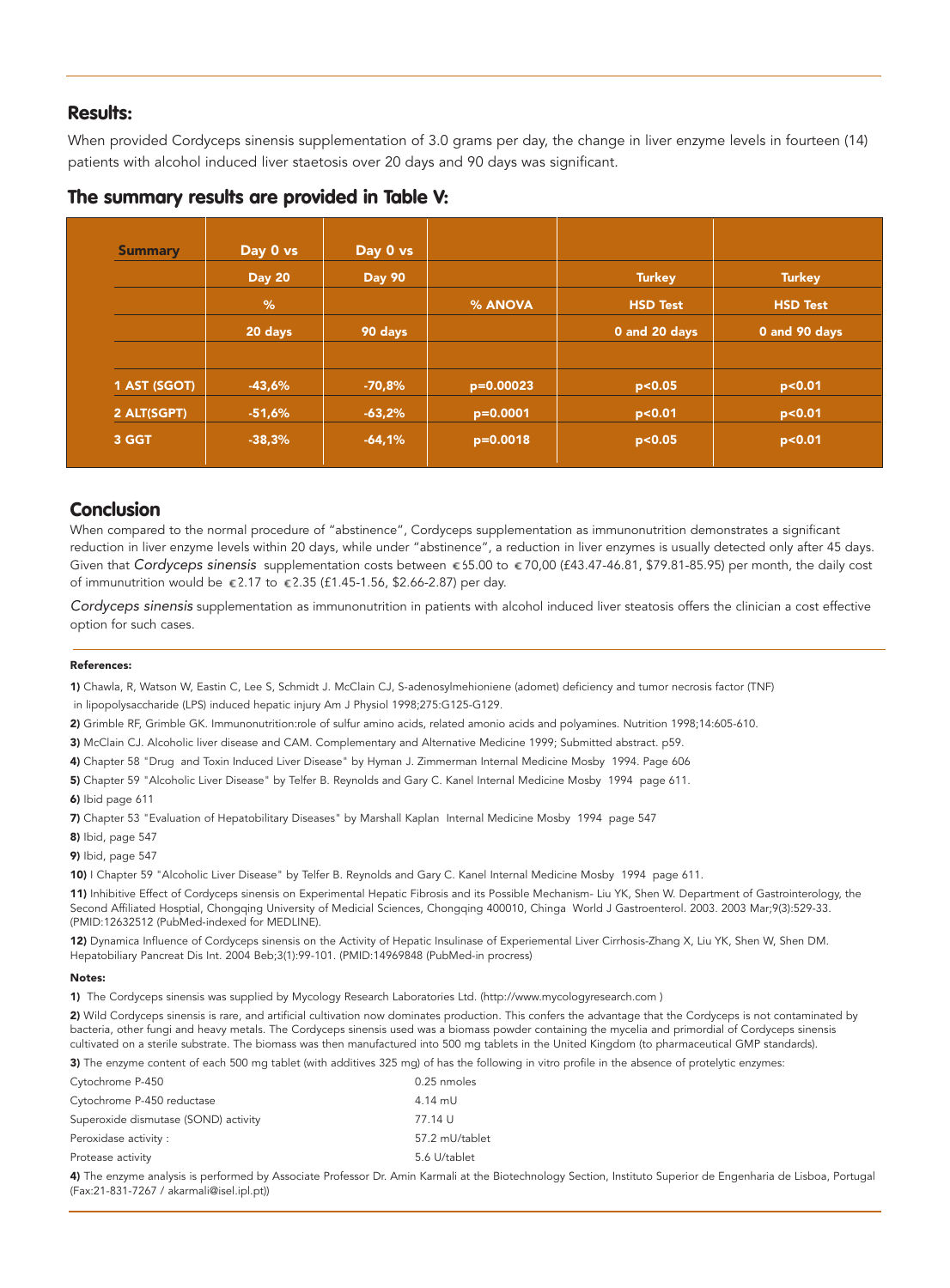## **Detoxification - The Role of Mushroom Nutrition**

Professor Amin Karmali- Biotechnology Division, Instituto Superior de Engenharia de Lisboa. Rua Conselheiro Emídio Navarro 1900-Lisboa, Portugal (Tel:00-351-21-831-7052; Fax:00-351-21-831-7267 / akarmali@deq.isel.ipl.pt)

A number of pathological damages including carcinogenesis and cellular degeneration related to aging are due to reactive oxygen species (ROS), or superoxide radicals. These reactive oxygen species are produced by sunlight, ultraviolet radiation, chemical reactions, as well as by metabolic processes, and are toxic to living cells since they oxidize and degrade important biological macromolecules such as lipids and proteins (1).

Health maintenance and the avoidance of chronic degenerative conditions therefore depends to a large extent on the body's ability to neutralise, in other words detoxify, such ROS.

Central to the body's battle against ROS are a number of enzyme systems, prominent among which is Superoxide dismutase (SOD), which catalyses the destruction of superoxide radicals and hence protects oxygen–metabolizing cells from the harmful effect of these free radicals. Several research workers have shown that SOD is involved in diseases such as Parkinson´s disease, cancer and anemia  $(1,2)$ .

Another important enzyme system is cytochrome "P-450" which is located in the endoplasmic reticulum and plays an important role in metabolism and detoxification of endogenous substances (3). In addition, enzyme therapy has been shown to play an important role in several clinical conditions including cancer, malignant lymphomas and cardiovascular disorders (4,5).

Mushrooms have been known to possess medicinal properties for thousands of years and higher basidiomycete mushrooms have been used in clinical nutrition for their anti-tumour, immune modulating, cardiovascular and anti-microbial effects (6). As well as other complex substances of therapeutic interest, such as protein-bound polysacharide complexes (i.e PSK, PSP and Lentinan) and secondary metabolites (i.e terpenes, alkaloids and lactones) we are now finding that mushrooms are rich sources of many enzymes.

Several mushrooms have been shown to contain substances which mimic SOD activity (7) and the "P450" cytochrome enzyme system has also been found in some higher basidiomycete fungi. Other enzymes present in clinically used mushrooms include laccase,

glucose oxidase and peroxidase (8).

It is likely that the potent enzymatic and ROS detoxifying properties of mushrooms are in large part due to the harsh environments colonized by mushroom mycelia with high concentrations of free radicals that the mushrooms have to protect themselves against.

In this connection it is worth noting that these enzymes are found almost exclusively in the mushroom mycelia and hence preparations derived from the fruiting bodies of mushrooms are likely to have far lower levels of enzymatic activity than those derived from mushroom mycelia.

In the present work, we investigated the levels of SOD, cytochrome "P450", cytochrome "P450" reductase (NADPH dependent) and secondary thrombin inhibiting metabolites in the following mushrooms: *Coriolus versicolo*r, *Cordyceps sinensis, Ganoderma lucidium* (Reishi) and *Grifola frondosa* (Maitake).

There are a number of secondary metabolites in mushrooms which play an important role as thrombin inhibitors (10) and since thrombin is an important protease of the coagulation system it is a suitable target for inhibition of blood coagulation, which is desirable in combating many age related conditions.

In order to simulate the human intestinal tract we treated the mushrooms with the following proteolytic enzymes:

1. Pepsin (500IU/g biomass) at pH2 for 30 min. at 37ºC in an incubator with orbital shaking

2. Trypsin (500IU/g biomass) at pH 7.6 for 30 min. at 37ºC in an incubator with orbital shaking.

The analysis of SOD, cytochrome "P450", cytochrome "P450" reductase (NADPH dependent) and secondary thrombin inhibiting metabolites in *Coriolus versicolor, Cordyceps sinensis, Ganoderma lucidium* (Reishi) and *Grifola frondosa* (Maitake) produced the following results:

#### Table 1- In the absence of Proteolytic Enzymes

| <b>Enzymes and secondary metabolites</b>      | <b>Maitake</b><br>(Grifola frondosa) | <b>Reishi</b><br>(Ganoderma lucidum) | <b>Coriolus versicolor</b> | <b>Cordyceps sinensis</b> |
|-----------------------------------------------|--------------------------------------|--------------------------------------|----------------------------|---------------------------|
| Analysis Per Tablet (500 mg)*                 |                                      |                                      |                            |                           |
| 1 Superoxide dismutase (SOD) activity         | 70.2U                                | 50.4U                                | <b>77.1U</b>               | <b>77.1U</b>              |
| 2 Cytochrome "P450"                           | 0.60 nmoles                          | 0.66 nmoles                          | 0.51 nmoles                | 0.25 nmoles               |
| 3 Cytochrome "P450" reductase                 | $7.14$ mU                            | $7.05$ mU                            | $11.9m$ U                  | 4.14mU                    |
| 4 Secondary metabolites (Thrombin inhibitors) | 49%                                  | 4.4%                                 | 59%                        | 56%                       |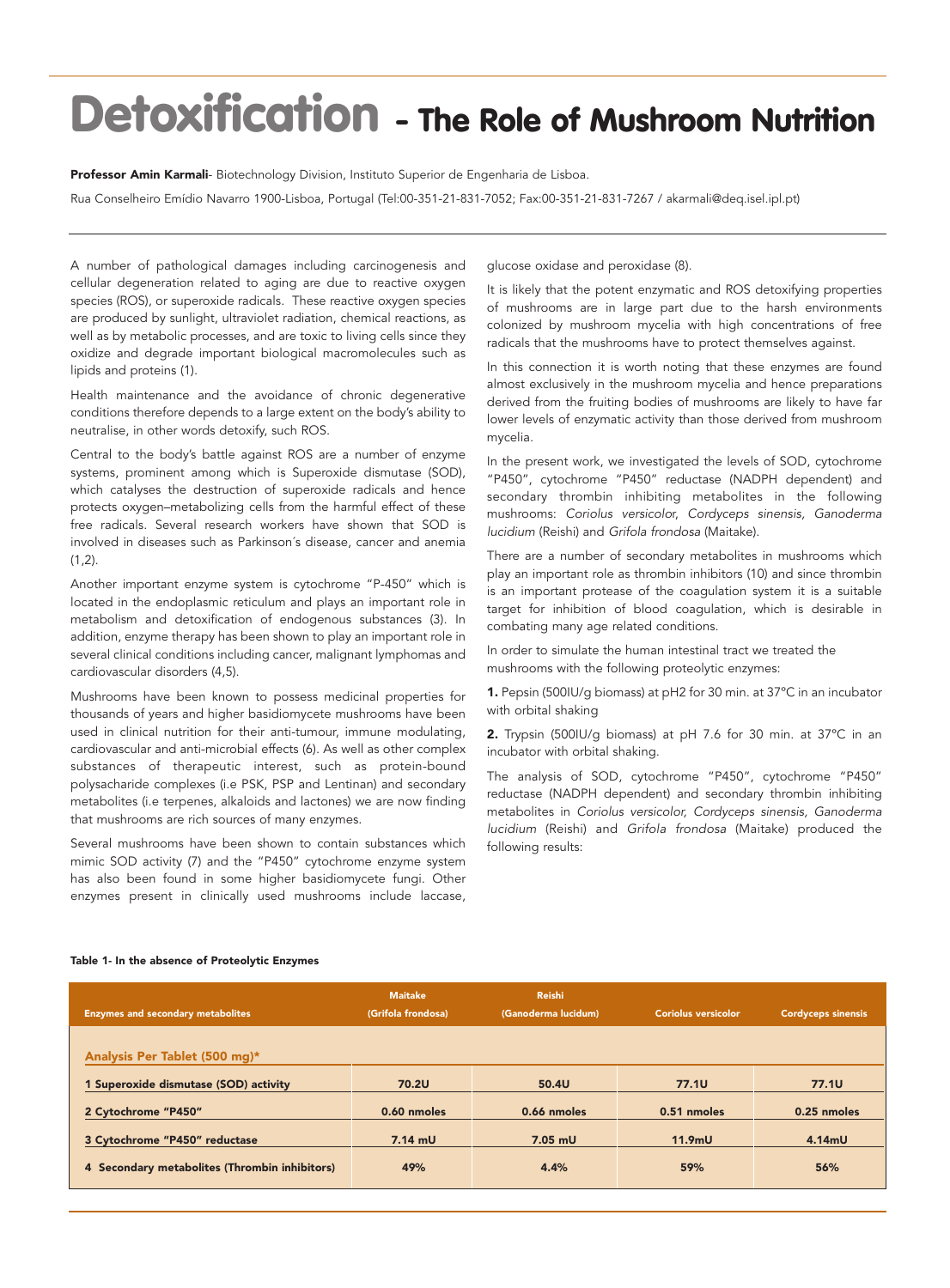#### Table 2 - In the Presence of Pepsin

| <b>Enzymes and secondary metabolites</b>      | <b>Maitake</b><br>(Grifola frondosa) | <b>Reishi</b><br>(Ganoderma lucidum) | <b>Coriolus versicolor</b> | <b>Cordyceps sinensis</b> |
|-----------------------------------------------|--------------------------------------|--------------------------------------|----------------------------|---------------------------|
| Analysis Per Tablet (500 mg)*                 |                                      |                                      |                            |                           |
| 1 Superoxide dismutase (SOD) activity         | 58.7U                                | 41.3U                                | <b>61.2U</b>               | 49.5U                     |
| 2 Cytochrome "P450"                           | 0.48 nmoles                          | 0.53 nmoles                          | 0.49 nmoles                | 0.24 nmoles               |
| 3 Cytochrome "P450" reductase                 | 6.06mU                               | 5.92mU                               | 9.52mU                     | 3.80mU                    |
| 4 Secondary metabolites (Thrombin inhibitors) | 46.5%                                | 3.7%                                 | 54.2%                      | 50.9%                     |

#### Table 3- In the Presence of Trypsin

| <b>Enzymes and secondary metabolites</b>      | <b>Maitake</b><br>(Grifola frondosa) | <b>Reishi</b><br>(Ganoderm frondosa) | <b>Coriolus versicolor</b> | <b>Cordyceps sinensis</b> |
|-----------------------------------------------|--------------------------------------|--------------------------------------|----------------------------|---------------------------|
| Analysis Per Tablet (500 mg)*                 |                                      |                                      |                            |                           |
| 1 Superoxide dismutase (SOD) activity         | 69.5U                                | 51.4U                                | 68.5U                      | 90.6U                     |
| 2 Cytochrome "P450"                           | 0.58 nmoles                          | 0.63 nmoles                          | 0.52 nmoles                | 0.24 nmoles               |
| 3 Cytochrome "P450" reductase                 | 7.03 <sub>m</sub> U                  | 6.98mU                               | $11.1m$ U                  | 4.02mU                    |
| 4 Secondary metabolites (Thrombin inhibitors) | 46%                                  | 3.7%                                 | 52%                        | 57%                       |

The data presented in these tables reveal that simulation of the intestinal tract with pepsin and trypsin decreased the enzyme and secondary metabolite levels by 15-20%.

#### Conclusions:

Mushrooms contain several important enzymes involved in detoxification process (i.e cytochrome "P450") and destruction of superoxide free radicals (i.e SOD activity) as well as secondary metabolites which act as thrombin inhibitors.

Further research is required to study the effect of mushroom nutrition on the levels of some key proteins and enzymes in vivo which are involved in several clinical conditions including cardiovascular diesases, cancer, HIV and neurological disorders.

\* Mushroom samples (in tablet form) were composed of the mycelium and primordia of the respective mushrooms and were provided by Mycology Research Laboratories Ltd. www.mycologyresearch.com

#### References:

1. Angelova, M., Stoeva, S. and Voelter, W. (2001) " A novel glycosylated Cu/Zn- containing superoxide dismutase: production and potential therapeutic effect" Microbiology 147, 1641-1650.

2. Jacob, C., Courbot, M., Brun, A. and Chalot, M. (2001) " Molecular cloning and regulation of superoxide dismutase from fungus Paxillus involutus" Eur.J. Biochem. 268, 3223-3232.

3. Ichinose, H., Wariishi, H. and Tanaka, H. (2002) "Identification and hetelogous expression of the cytochrome P-450 oxidoreductase from the white rot Coriolus versicolor" Appl. Microbiol. And Biotech. 59, 658-664.

4. Ossowski, L , Mira y Lopez R (1996) "Proteolytic enzymes in cancer invasion " Enzyme protein 49, 5-6.

5. Gubareva, A A (1998) "The use of enzymes in treating patients with malignant lymphoma with large tumour mass" Lik Sprava 6, 141-143

6. Wasser, S.P. and Weis, A.L. (1999) "Therapeutic effects of substances occurring in higher basidiomycetes mushrooms: a modern perspective" Crit Rev. Immunol 19,65-96.

7. Ng TB (1998) " A review of research on the protein-bound polysaccharide from the mushroom Coriolus versicolor " Gen Pharmacol 30, 1-4

8. Karmali A and Oliveira, P (1999) "Glucose 1- and 2- oxidases from fungal strains, isolation and production of monoclonal antibodies J. Biotechnology 69, 151-62.

9. Hobbs, C. (1995) " Medicinal mushrooms: An exploration of traditional, healing and Culture" Santa Cruz, CA, Botanical Press.

10. Doljak, B., Stegnar, M, Urleb, U. and Popovic, T. (2001) " Screening for selective thrombin inhibitors in mushrooms" Blood Coagulation Fibrinolysis 12, 123- 128.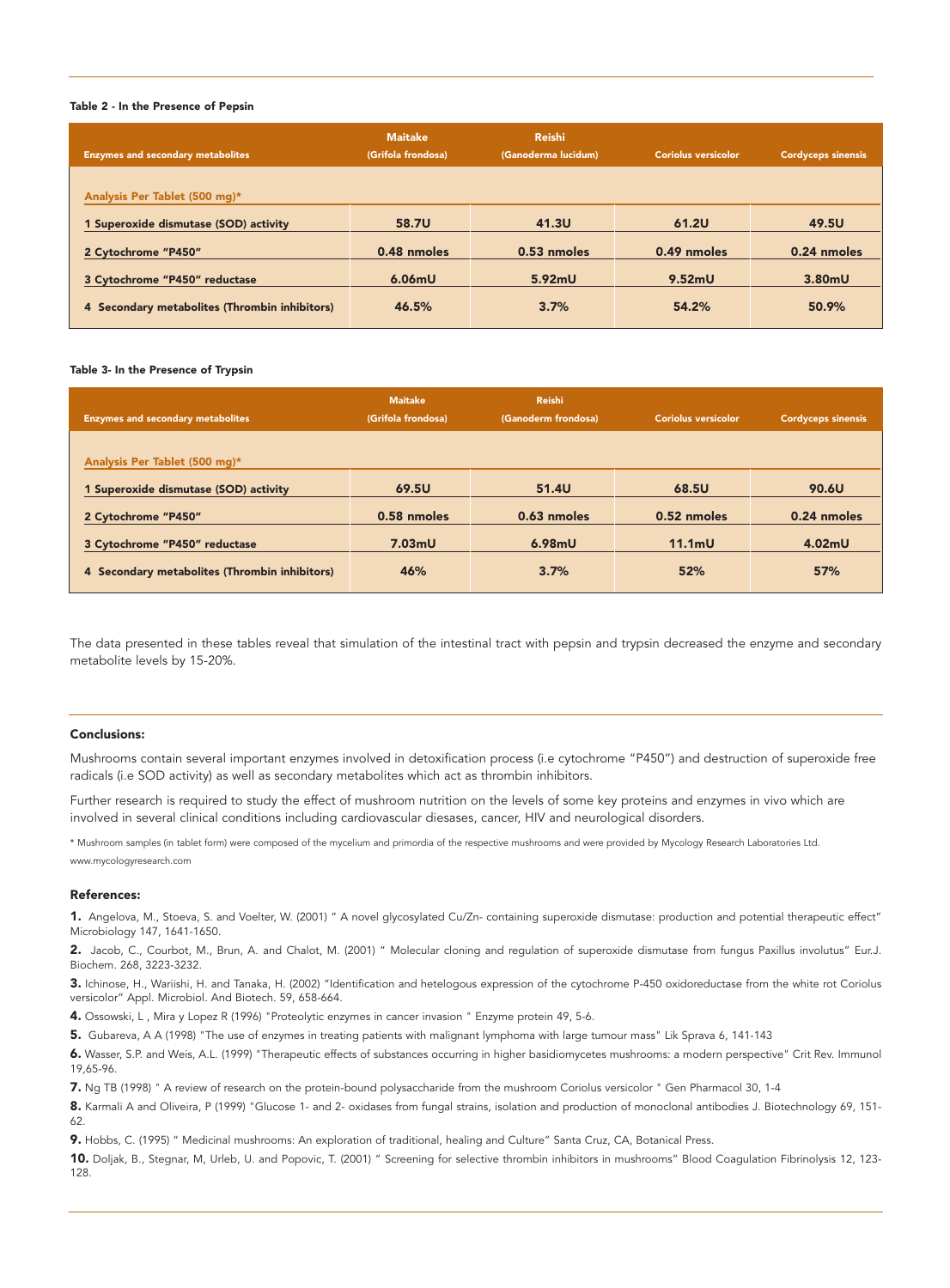## *Mushroom Nutrition in Sports Nutrition*

The modern use of mushroom nutrition as adjunct nutrition for sportsmen was pioneered by the Chinese athletes of the early nineties who included Cordyceps sinensis as part of their supplementation regime in pursuit of record breaking performances. Its use in this area draws upon its centuries old usage in traditional Chinese medicine for fatigue and lung weakness.

Perhaps the ultimate test for athletes today is the triathlon, where athletes compete over one of three distances: Olympic, 1/2 Ironman and Ironman.

|             | <b>Olympic</b>    | 1/2 Ironman | <b>Ironman</b> |
|-------------|-------------------|-------------|----------------|
| <b>Swim</b> | $1.5 \mathrm{km}$ | 1,2 miles   | 2,4 miles      |
| <b>Bike</b> | 40 km             | 56 miles    | 112 miles      |
| <b>Run</b>  | 10 km             | 13.1 miles  | 26.2 miles     |

Since 1998 Mycology Research Laboratories Ltd. has been sponsoring Chad Hawker, one of the most accomplished triathletes in America who has maintained a top 10 US and Top 50 International ranking since 2001.

A key issue for high performance ironman athletes is chronic fatigue caused by the high volume of rigorous training (15 miles of swimming, 400 miles of biking, 60 miles of running every week). In order to minimize the potential for chronic fatigue due to overtraining, Chad makes use of mushroom nutrition's immuno-modulatory properties in his supplementation schedule. He uses Coriolus-MRL in his pre-event programme and Cordyceps-MRL in his post-event recovery programme and has reported a lower incidence of illness, more rapid recovery from colds, faster post-event recovery and improvement in exercise-induced asthma.



| Coriolus-MRL   1 Tablet=500 mg          |                      |                     |
|-----------------------------------------|----------------------|---------------------|
| Pre-Event Supplementation Program       | 14 days before event | 6 tablets per day*  |
| Maintenance Training Program            |                      | 3 tablets per day** |
| Cordyceps-MRL   1 Tablet=500 mg         |                      |                     |
| <b>Recovery Supplementation Program</b> | 14 days after event  | 6 tablets per day*  |
| Maintenance Training Program            |                      | 3 tablets per day** |

\* 3 tablets (30 minutes prior to breakfast) / 3 tablets (30 minutes prior to dinner) \*\*3 tablets (30 minutes prior to breakfast)

For information on Chad Hawker´s accomplishments please see www.HawkForLife.com, or you can email Chad at: fasthawk@earthlink.net

*We are pleased to report that on May 31st, 2004 Chad won the Keauhou Kona 1/2 Ironman for the 6th consecutive year (1999-2004)*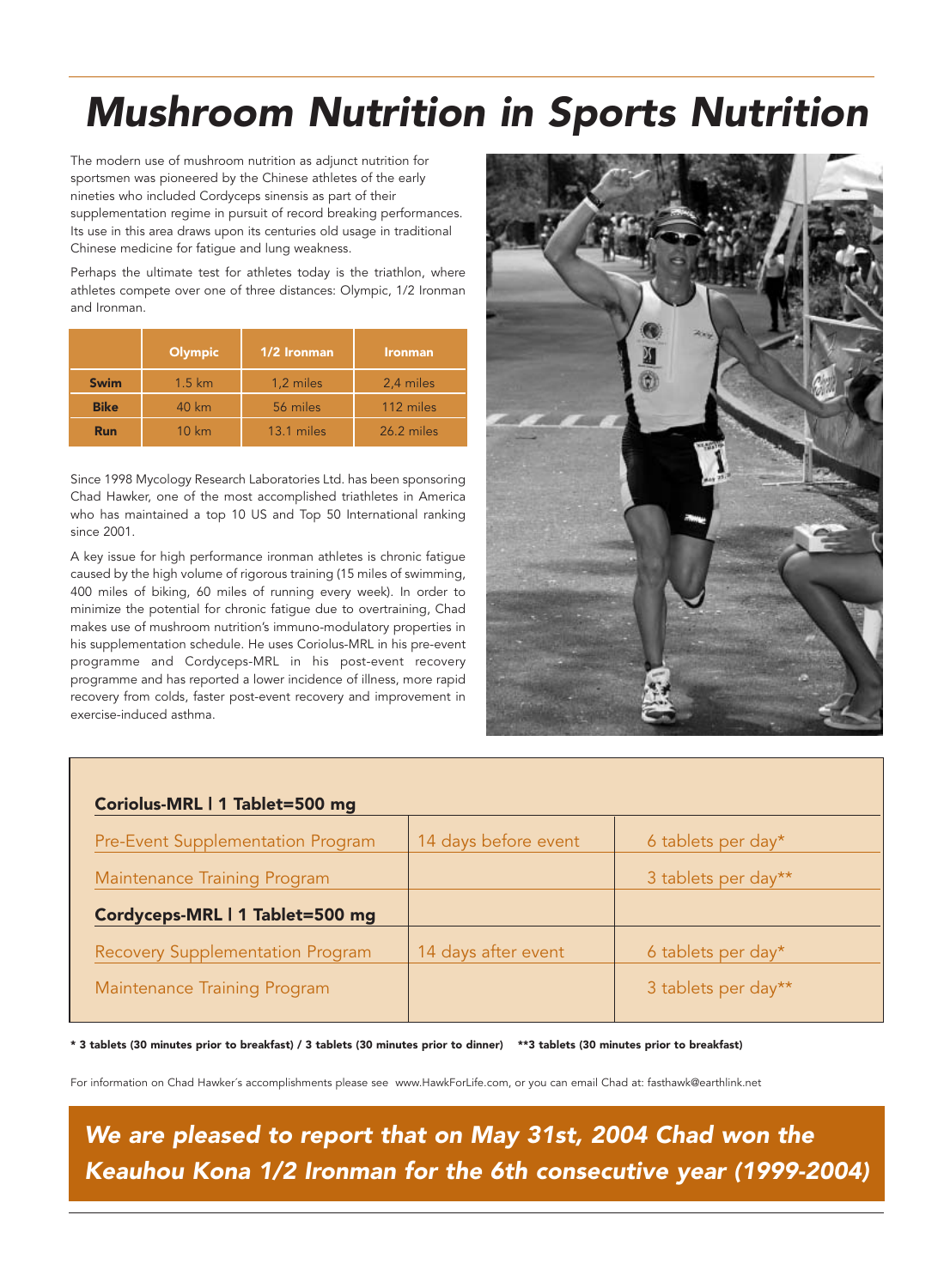## **Mushroom Nutrition as Immunonutrition in Cats and Dogs –**

## Three Case Studies by Dr. Girao Bastos

Dr. Girao Bastos-Laboratório Nacional de Investigação Veterinária (Fax: 21-484-9629)

Coriolus versicolor supplementation may provide veterinarians with another tool when faced with palliative care decisions in small pets. Based on my experience with Coriolus versicolor supplementation in small animals (dogs and cats), the supplementation improves the immune state of small animals with viral conditions as well as the quality of life in palliative care.

The potential to modulate the activity of the immune system by interventions with specific nutrients is termed immunonutrition. This concept may be applied to any situation in which an altered supply of nutrients is used to modify inflammatory or immune responses.<sup>(1)</sup>.

However, Coriolus versicolor supplementation is not a substitute for any existing medical procedure or medical product. Coriolus versicolor supplementation should be considered as a complementary immunonutrition product to support an animal´s immune system. The following article outlines clinical experience with Coriolus versicolor supplementation in cats and dogs.

### **Clinical History on Coriolus versicolor**

In Japan, an extract of the fungus Coriolus versicolor, Krestin, (PSK), is used as the basis of immunotherapy in cancer patients. In cancer care, Krestin (PSK) is provided to patients undergoing either radiotherapy, chemotherapy or surgery to improve the patient's immune system<sup>(2)</sup>.

Two proteoglycans from Coriolus versicolor-PSK (Polysaccharide-K) and PSP (Polysaccharide-peptide) have demonstrated the most promise. In Japanese human trials since 1970, PSK significantly extended survival at five years or beyond in cancers of the stomach, colon-rectum, esophagus, nasopharynx, and lung (non-small cell types), and in a HLA B40-positive breast cancer subset.<sup>(3)</sup>

Both PSK and PSP boosted immune cell production, ameliorated chemotherapy symptoms, and enhanced tumor infiltration by dendritic and cytotoxic T-cells.

Their extremely high tolerability, proven benefits to survival and quality of life, and compatibility with chemotherapy and radiation therapy makes them well suited for cancer management regimens.<sup>(4)</sup>.

#### (1) Immunutrition- Dr. Philip C Calder (Ph D) BMJ Volume 327 19 July 2003.p 117.

(2) The Use of Mushroom Glucans and Proteoglycans in Cancer Treatment-Dr. Parris Kidd (Ph.D)-Alternative Medicine Journal 2000;5(1);p 4-27.

(3) Ibid, p 4-27

(4) Ibid, p4-27

## **Case Studies with Coriolus versicolor Supplementation in Small Pets\***

## **Case Study 1: Subject: Cat with Feline Leukemia (FELV)**

#### Diagnosis:

In May of 2001, a three (3) year old cat was found to be tired, sad, lacked appetite, had lost weight and was seriously dehydrated. The cat had tested positive for FELV and negative for FIV in March of 2001 (in another laboratory). FELV is known as cat leukemia and the A decision was made to assist the immune system with *Coriolus*

*versicolor* supplementation

May 1st, 2001 Coriolus versicolor supplementation initiated with the following schedule:

Days 1-15 - 2 tablets per day (crush tablet (500 mg) and mix with meals)

Days 15-90 - 1 tablet per day (crush tablet (500 mg) and mix with meals)

Observation 1 1 - July 7th of 2001 Rectal temperature 37.9ºC.

Cat in good state and able to move around with ease.

Observation 2 - August 19th of 2001 -

Rectal temperature 38.5ºC

Cat is in a good state of health with much more energy and better appetite. Decision made to continue supplementation at 1 tablet per day.

#### Observation 3 - October 26th of 2001

For a period of 15 days in October the cat did not take supplementation and lost 1 kilo with a noted decrease in physical activity. Coriolus versicolor supplementation reinitiated and maintained at 1 tablet (500 mg) per day.

Observation 4 - January 2nd, 2002

Coriolus versicolor supplementation reduced to 1 tablet (500 mg) every three (3) days.

**Observation 5** - August of 2004 `

Cat remains on Coriolus versicolor supplementation 1 tablet ( 500 mg) every three (3) days and is still active.

**Comments:** Coriolus versicolor supplementation is not able to eliminate the FEVL virus but it does provide a method to manage the virus by supporting the cat´s immune system. The cat continues with a maintenance Coriolus supplementation of 1 tablet every three (3) days to provide immune support. This approach allows the immune system to be fortified against environmental changes that may reduce the cat´s immune system; while maintaining the FEVL viral load at a "manageable level".

## **Case Study 2 Subject: Cocker Spaniel with abdominal tumor (palliative care)**

#### Diagnosis:

On July 26th 2001 a ten (10) year old cocker spaniel was diagnosed with an abdominal tumor after undergoing an X-ray test. Rectal temperature 38.5ºC.

Prognosis was poor but rather than "putting down" the patient, a decision was made to assist the immune system with the use of Coriolus versicolor supplementation.

On August 1st, 2001 with rectal temperature of 38.3ºC, Coriolus versicolor supplementation was initiated with the following schedule:

Days 1-15 - 2 tablets per day (crush tablet (500 mg) and mix with meals)

Days 15 onwards - 1 tablet per day (crush tablet (500 mg) and mix with meals)

Observation 1 - September 29th 2001 - Rectal temperature 38.3°C.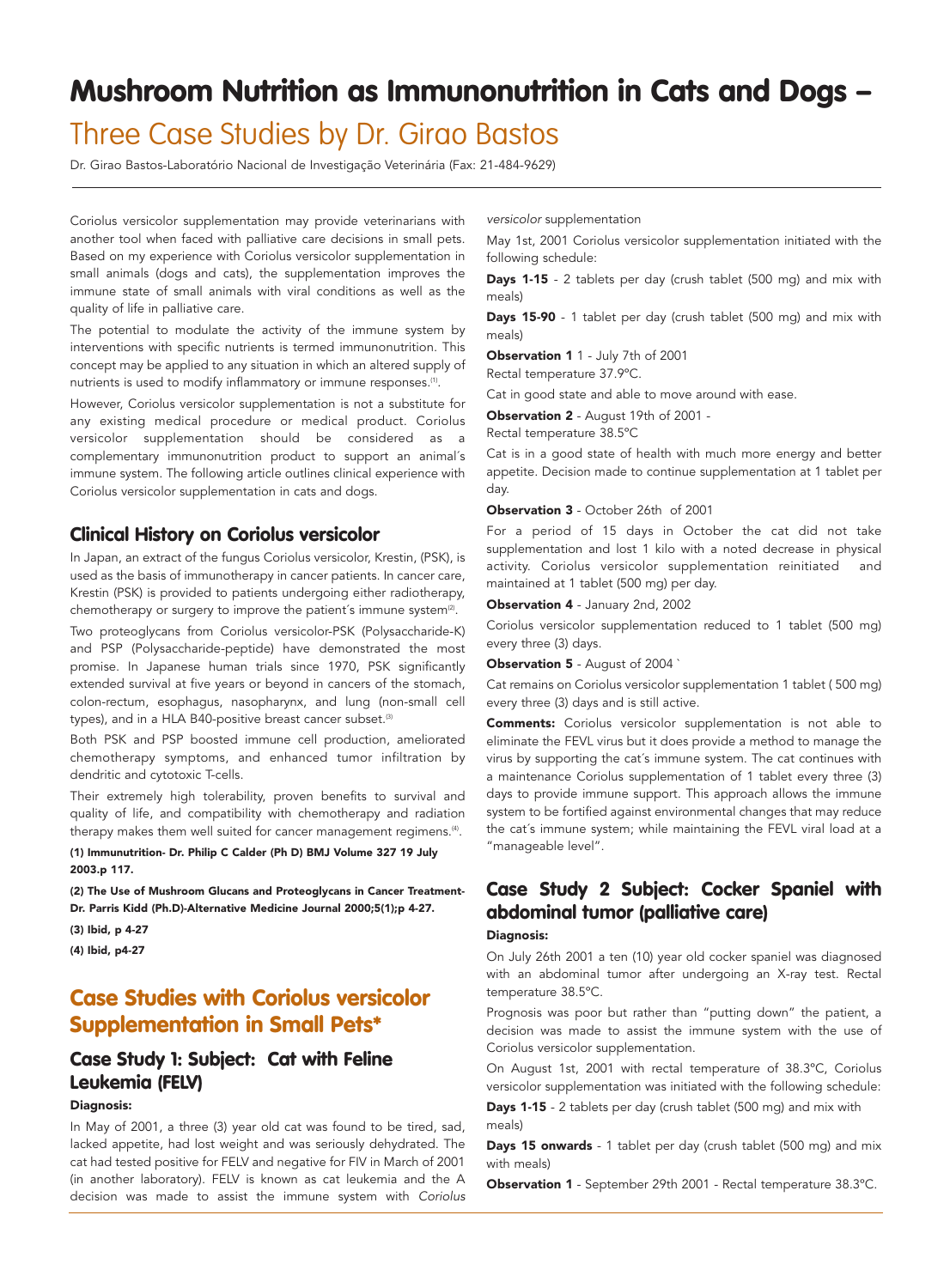Cocker maintains health status with no deterioration in quality of life.

Observation 2 - December 8th 2001 - Rectal temperature 38.4ºC

Cocker maintains health status with no deterioration in quality of life.

Observation 3 - March 25th 2002

Cocker has more energy and is playful with the second dog in the home and with his toys.

Observation 4 - May 5th of 2002

Cocker dies in sleep from cardiac arrest.

Comments: In terms of palliative care, Coriolus versicolor supplementation provided an option to improve the quality of life for the cocker spaniel by improving the energy level. Although there was no change in the tumor size during supplementation, Coriolus versicolor supplementation may still offer an alternative to "putting down" both dogs and cats in the palliative stages of cancer care.

## **Case Study 3 Subject: Cat with Fibrosarcoma in the hip area and Haemabartonella felis infection**

#### Diagnosis:

On September 2002, an eight (8) year old cat was found to have severe discoloration on the abdominal portion of the body and to be suffering from anemia. A pathological examination was conducted to determine the possibility of fibrosarcoma. The test found that the discoloured areas were composed of a great proliferation of interrelated fusiform cells with oval shaped nucleui in elongated form. Furthermore, the cells were irregularly shaped. It was observed that these cells were undergoing abundant mitosis.

Furthermore the observation that the citoplasm had a fibrial form, and that some cells contained occasional multinucleation, confirmed the existence of fibrosarcoma.

However, to explain the anemia, a diagnostic test was used to confirm that the cat was also infected with a parasitic infection known as Haemabartonella felis. .

#### **Coriolus versicolor supplementation\***

i) On September 24th, 2004 for the fibrosarcoma, a decision was made to assist the immune system with Coriolus versicolor supplementation.

Days 1-15 -2 tablets per day (crush tablet (500 mg) and mix with meals)

Days 15-90 - 1 tablet per day (crush tablet (500 mg) and mix with meals)

ii) Concurrently, in the month of October, 2004, to contain the Haemabartonella felis infection, a course of tetracyclyine injections were given.

Observation 1 – November 9th, 2002 a further test determined that the parasitic infection was negative and the fibrosarcoma has reduced in size. Coriolus versicolor supplementation continued at 1 tablet per day as maintenance therapy.

Observation 2 -January 11th, 2003 - the parasitic infection is still negative and the cat has normal energy levels.

Observation 3 - April 5th 2003 - while maintaining supplementation at 1 tablet per day the cat continues to have normal energy levels.

**Observation 4** - May 5th, 2003 – the cat continues on Coriolus supplementation of 1 tablet per day and the fibrosarcoma has faded.

Observation 5 - July 24th 2003 – the cat continues on Coriolus supplementation of 1 tablet per day and the fibrosarcoma has faded.

#### Comments:

1. For fibrosarcomas, Coriolus versicolor supplementation offers an adjuvant nutrition method (and cost effective tool). On the assumption that sarcomas may be linked to the presence of a virus, Coriolus versicolor supplementation assists the immune system and in turn allows the immune system to reduce the viral load and indirectly reduce the size of the sarcoma.

2. Coriolus versicolor may play a role in the support of the immune system against Haemabartonella felis infection. Usually, once an animal is susceptible to such an infection, recurrence is frequent. However, in this case, there was no recurrence of Haemabartonella felis infection while the cat was on Coriolus versicolor supplementation.

#### Conclusions:

In my experience with Coriolus versicolor supplementation I see the following three (3) immunonutrition applications in small pets:

1. Palliative Cancer Care - When an animal has been diagnosed with a palliative condition due to a tumor, as an alternative to "putting down" the animal I would recommend the following supplementation levels of Coriolus versicolor:

2. Feline Leukemia (FEVL) - In cases where FEVL virus has been diagnosed I would recommend a Coriolus versicolor supplementation level of 1.0 grams for 14 days, followed by 0.5 grams per day for as long as the FEVL virus remains detectable.

| <b>Palliative Care</b> |                            |  |  |  |
|------------------------|----------------------------|--|--|--|
| Dog / Cat              | <b>Coriolus versicolor</b> |  |  |  |
|                        | gram /day                  |  |  |  |
| $<$ 10 kilos           | 1.0                        |  |  |  |
| 10 to 30 kilos         | 2.0                        |  |  |  |
| $>$ 30 kilos           | 4.0                        |  |  |  |

**3. Age Related Cancer** - After the age of seven years (7) in dogs and the age of ten (10) years in cats the respective immune systems require assistance. For example, cancer is age related in dogs, with golden retrievers, german shepherds, boxers and cocker spaniels being particularly vulnerable. Tumours are responsible for the deaths of more than 50% of animals older than 10 years of age. For this reason, with golden retrievers, german shepherds, boxes and cocker spaniels that are older than eight (8) years, I would recommend the following Coriolus versicolor supplementation (based on weight) as a "tonic" to assist the immune system.

Finally, it must be remembered that *Coriolus versicolor* supplementation is not a substitute for any existing medical procedure or medical product. Coriolus versicolor supplementation should be considered as complementary immunonutrition to support a small pet´s immune system.

| Golden Retrievers, Cocker Spaniels, German Shepherds<br>and Boxers over 8 years old |                            |
|-------------------------------------------------------------------------------------|----------------------------|
| Dog                                                                                 | <b>Coriolus versicolor</b> |
|                                                                                     | gram /day                  |
| $<$ 10 kilos                                                                        | 1.0                        |
| 10 to 30 kilos                                                                      | 2.0                        |
| $>$ 30 kilos                                                                        | 4.0                        |